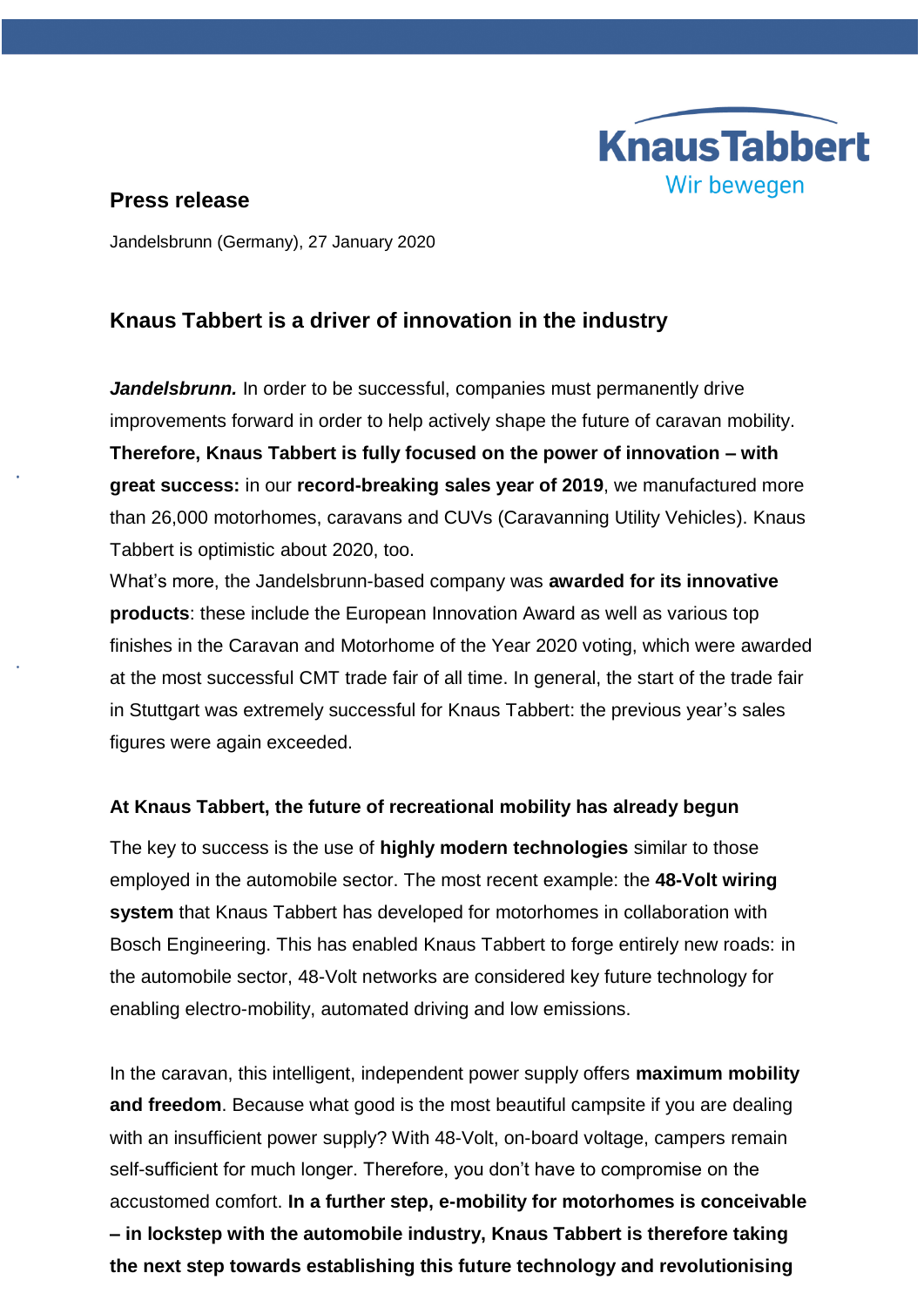

**the construction of recreational vehicles.** For example, the system consists of an electric axle, modern sensor technology, as well as lithium‐ion‐batteries made by Bosch. Irrespective of the towing vehicle, it can generate electric energy, because through the generator operation of the Bosch 48-Volt e‐motor, the batteries can be charged while driving as well as through recuperation (energy recovery during the braking process). **The stored energy can subsequently be used by the customers within the motorhome or it can be transformed into energy used to power the vehicle.** Up to eight stationary 48-Volt lithium-ion-batteries ensure maximal flexibility. Furthermore, the system can be expanded to accompany portable 48-Volt battery units. These portable units can be charged at home or in the motorhome via an electric socket. **A manoeuvring function is even integrated: the motorhome can be moved into the desired position using an app.** Beyond this, a connectivity unit is the basis for providing digital services such as the regulation of the recuperation settings, which can be adjusted while driving using the mobile device. **No other manufacturer of motorhomes and caravans is currently working on these types of pioneering technologies.**

# **Through additional innovations, Knaus Tabbert sets itself apart from the competition**

In other areas as well, Knaus Tabbert anticipates the future of recreational mobility. For example, during the 2020 model year, all motorhomes and CUVs are equipped with a **charging booster** as a standard feature. Now the battery can be charged even faster and more safely. Furthermore, all vehicles are equipped with a **BWT water filter system (Best Water Technology)**, which always ensures clean water on board. For older models, Knaus Tabbert offers a retrofit kit.

For the **KNAUS** and **WEINSBERG** motorhomes, the new model year will feature an **e.hit rear carrier** with a double swivel arm for bicycles and suitable transport boxes as well as an integrated trailer hitch. At the push of a button, the rear carrier swivels automatically from beneath the bumper element within 25 seconds. With a **head-up display** (available in the optional Media Package), the **KNAUS** and **WEINSBERG** motorhomes and CUVs are at the cutting edge of the digital age.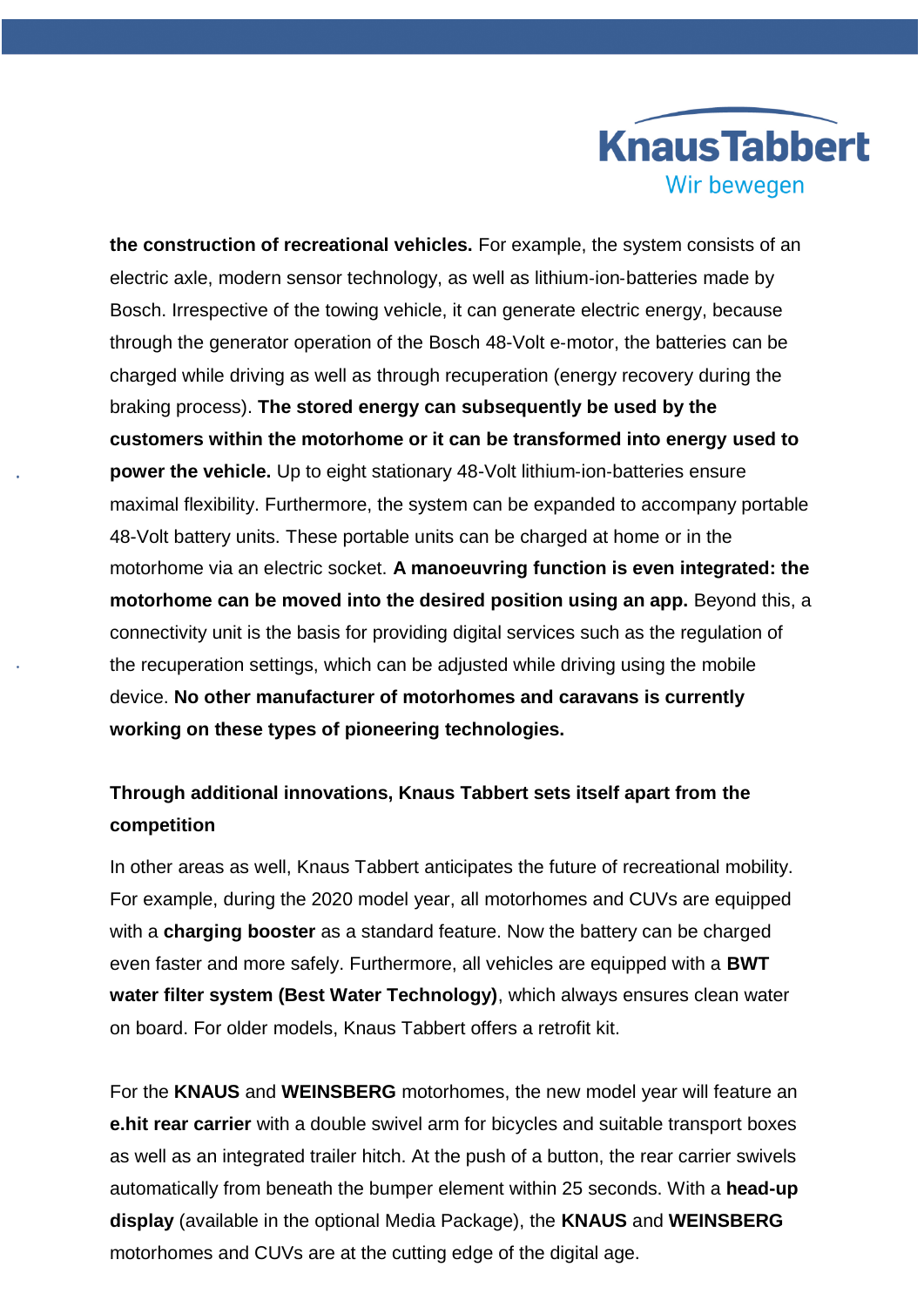

The list of innovations can be easily expanded: for example, with the **full LED headlamps** or the **KNAUS CATEYE evolution taillights** that are available on certain models, modern keys with **secure internal cut key locking system** for the **cabin door and service flaps,** or the optionally available and very practical **gas bottle pull-out**. **Interior and ambience lighting in an energy-saving LED version** is now standard at Knaus Tabbert. Beginning in model year 2020, the top-selling **WEINSBERG** model **CaraCompact** as well as the successful special model **EDITION [PEPPER]** will receive a **new skylight** made from fibre-reinforced polyurethane with integrated insulation. This high-quality **LFI technology (long-fibre injection)** was previously only available for models in the higher price range. At the same time, the **biometric lightweight construction** of the motorhome chassis helps reduce the overall fuel consumption of the towing vehicle. If desired, the luxury caravan **TABBERT CELLINI** can provide **voice-activation** for supporting various vehicle functions. Of course, innovation does not stop at good service: in 2020, **KNAUS**‐ and **WEINSBERG**‐motorhomes can be **serviced and repaired at 29 MAN**‐ **Service Stations throughout Germany.**

#### **About Knaus Tabbert**

Knaus Tabbert GmbH is a leading manufacturer of leisure vehicles in Europe. The company's headquarters are located in Jandelsbrunn, Germany. Additional sites include Mottgers in Hessen (Germany) as well as Schlüsselfeld (Germany) and Nagyoroszi in Hungary. With its brands KNAUS, TABBERT, T@B, WEINSBERG, MORELO and RENT AND TRAVEL, the company achieved sales in excess of €780 million\* in fiscal year 2019. With its staff of 3033, the company manufactured 26,197 caravans and motorhomes\*. More information: www.knaustabbert.de \*Preliminary status